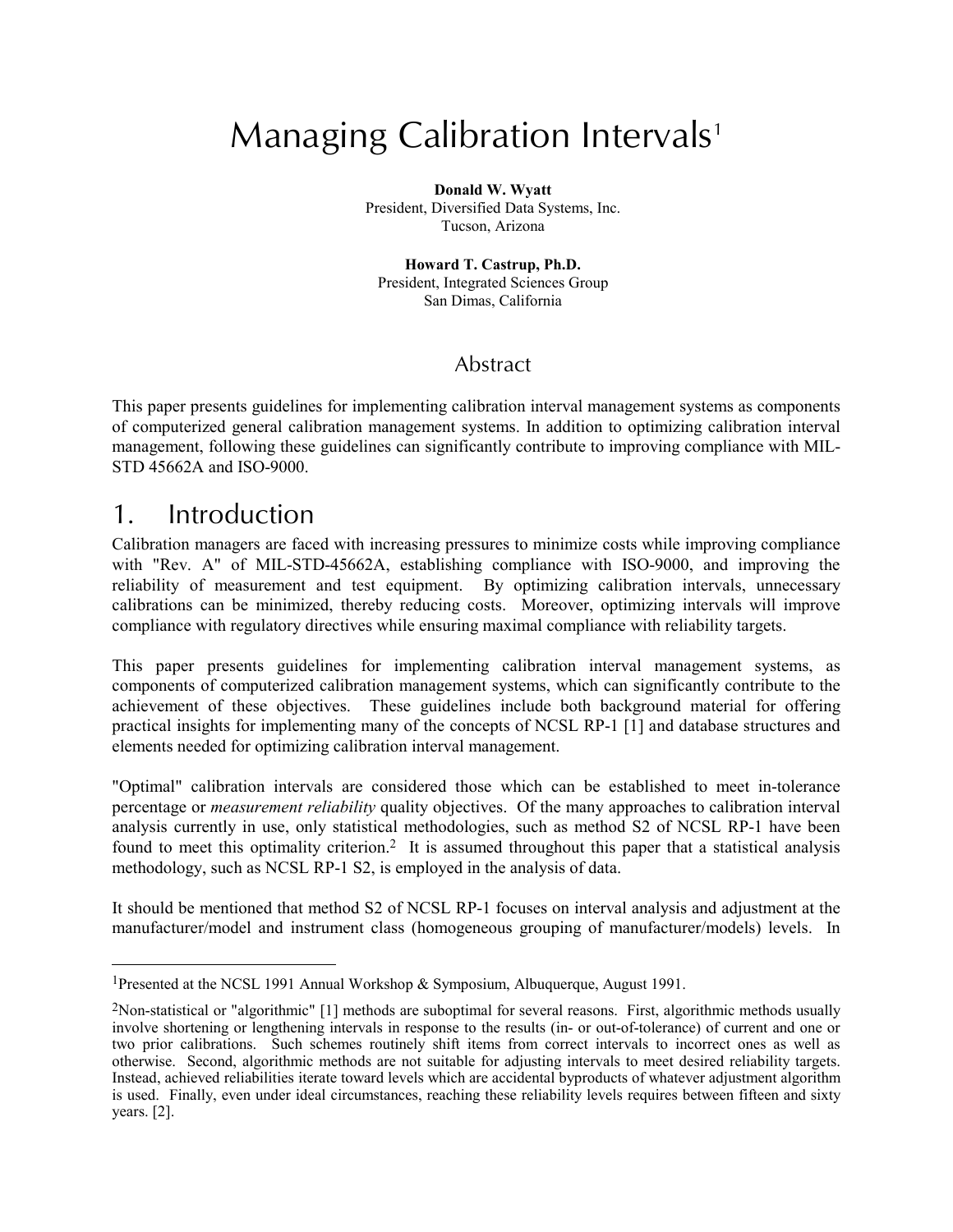addition to these levels, this paper also considers calibration interval analysis and management by instrument parameter. Although many organizations analyze and adjust calibration intervals by instrument serial number, this practice is not encouraged unless analysis follows a statistical methodology and is based on sufficient data (see Footnotes 2 and 5).

With regard to parametric interval management, analysis at this level is becoming more feasible with increasing reliance on automated calibration. With automated calibration, readings are automatically taken by parameter. Automatic data storage and analysis are simple extensions of this process. Interval adjustment by parameter features several advantages over cruder alternatives. One such advantage is the potential for "stratified calibration" in which not all parameters are calibrated at each calibration.3 As will be discussed later, converting from a set of parameter calibration intervals to an instrument recall cycle is fairly straightforward.

## 2. Background

Calibration intervals are established to ensure that test and measuring equipment (TME) are functioning within expected tolerance limits at time of use. Implicit in the application of calibration intervals is an assertion that TME parameter values may change over time and require periodic recalibration to be maintained within acceptable limits (tolerance limits). The fundamental concept behind this assertion is referred to as uncertainty growth.

## 2.1 Uncertainty Growth

l

Immediately following the calibration of a TME parameter, knowledge of the parameter's value can be quantified. This knowledge is embodied in an uncertainty statement. Such a statement accounts for measurement uncertainties arising from the calibration system, the calibration process, the calibrating environment, the calibrating technician or automated device, and the parameter under calibration.

As time passes from the date of calibration, knowledge of the parameter's value becomes increasingly vague. This is due to potential responses of the parameter to stresses encountered during shipping, handling, usage and storage. Indeed, certain highly precise and sensitive parameters may shift values as a result of random thermal motion of constituent molecules or even as a result of quantum mechanical processes.

Because of potential parameter value changes, an uncertainty component which grows with time since calibration must be added to the uncertainties accompanying the calibration process. Figure 1 exemplifies this uncertainty component for a parameter whose value is known to drift linearly with time. Note that in the example shown, although an equation can be applied which projects parameter change or "error" growth over time, a degree of uncertainty still exists as to the accuracy of this projection.4

<sup>&</sup>lt;sup>3</sup>We wouldn't consider paying for a full 90,000 mile service at every routine checkup of the family car. Should we be less frugal with TME calibrations?

<sup>&</sup>lt;sup>4</sup> This example distinguishes between "error," which manifests itself as a concrete parameter value deviation, and "uncertainty," which manifests itself as a lack of knowledge of the parameter value.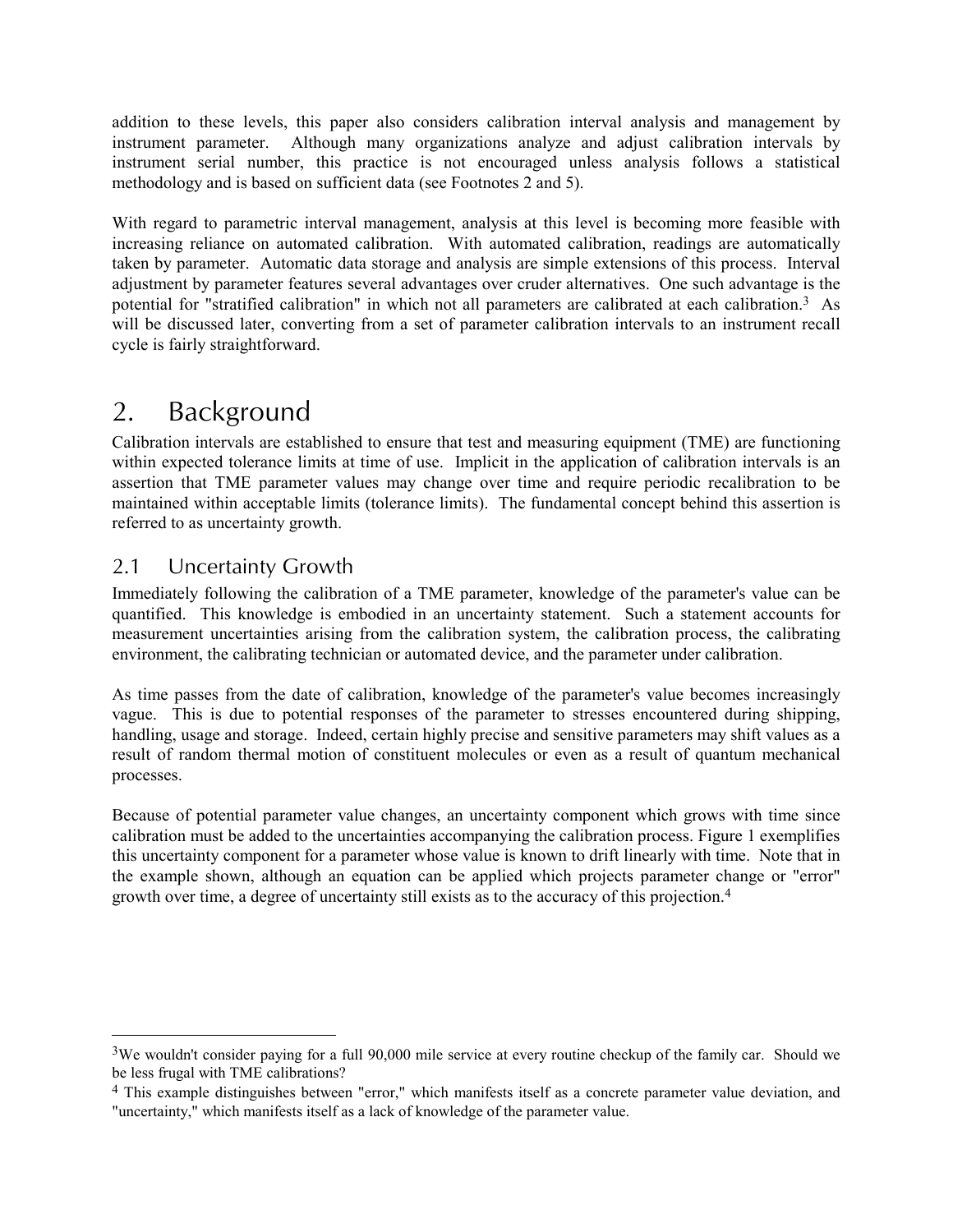

*Time Since Calibration*

**Figure 1. Uncertainty Growth Example.** The component of uncertainty due to uncertainty growth for a parameter which drifts linearly with time. As time elapses since calibration, less confidence can be placed in projected parameter values.

A statistical picture of the linear drift example of Figure 1 is provided in Figure 2 for a parameter characterized by symmetrical two-sided tolerance limits. In Figure 2, statistical distributions are portrayed for the parameter at times  $t_1 < t_2 < t_3$ . For each distribution, the shaded area represents the probability that the parameter is functioning in an out-of-tolerance state at the time in question. As time passes, the "spread" of the distributions increases. Consequently, the probability that the parameter is functioning in a out-of-tolerance state increases with time since calibration.

#### 2.2 Measurement Reliability

The probability that a TME parameter is functioning in an in-tolerance state is referred to as the parameter's measurement reliability. From the previous section, it can be concluded that TME parameter measurement reliability decreases with time since calibration. This is an unavoidable consequence of measurement uncertainty growth.

As Figure 2 shows, the magnitude of the measurement uncertainty of a TME parameter at time *t* is embodied in its statistical probability density function  $f(x(t))$ . Representing measurement reliability at time *t* by *R*(*t*) and TME parameter tolerance limits by  $L_1$  and  $L_2$ , the relationship between measurement reliability and  $f(x(t))$  is given by the integral

$$
R(t) = \int_{L_1}^{L_2} f(x(t)) dx . \qquad (1)
$$

Because of the direct link between measurement reliability and measurement uncertainty growth, uncertainty growth can be controlled by controlling measurement reliability. As will be seen, measurement reliability can be observed,



**Figure 2. Statistical Uncertainty Growth Description.**  Probability density functions at three different times elapsed since calibration for the example in Figure 2. Shaded areas represent out-of-tolerance probabilities. As the uncertainty in the parameter value grows, the out-of-tolerance probability increases.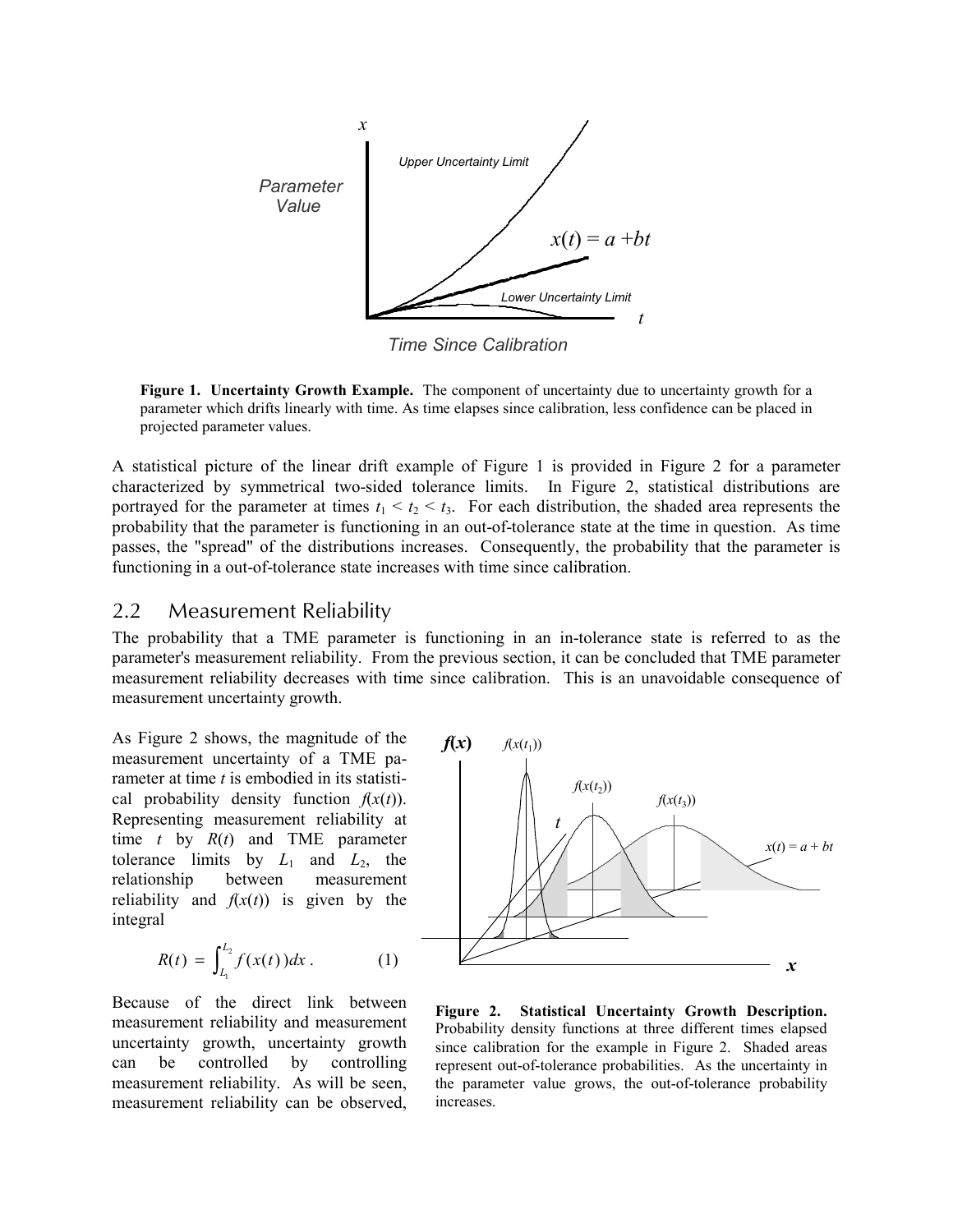measured and predicted. Since calibration intervals are employed to control measurement uncertainty growth, measurement reliability turns out to be a useful statistic for establishing and adjusting calibration intervals.

#### 2.3 The Measurement Reliability Time Series

As stated earlier, measurement reliability is the probability that a TME parameter is functioning in an intolerance state. At any given time *t* elapsed since calibration, this probability can be sampled by performing some number of calibrations  $n(t)$ . If the number of calibrations for which the parameter was found in-tolerance is represented by the variable  $g(t)$ , then the sampled measurement reliability for time  $t$ is

$$
\widetilde{R}(t) = \frac{g(t)}{n(t)}.
$$
\n(2)

Sampling at different time intervals and arranging the samples in ascending or descending time interval order results in an observed measurement reliability time series. An example of such a time series is shown in Figure 3.



**Figure 3. Example Measurement Reliability Time Series.** Measurement reliability is sampled at various intervals between calibration (resubmission times). Samples are arranged in ascending resubmission time order.

This sampling procedure comprises a controlled experiment. To reiterate, the experiment involves three steps:

- 1. Samples of a given TME parameter are placed in use for different time intervals.
- 2. Each sample is evaluated to obtain an observed measurement reliability estimate using Eq. (2).
- 3. The estimates are arranged in ascending or descending order of calibration interval to obtain a measurement reliability time series.

Performing a controlled experiment to determine a measurement reliability time series is not ordinarily considered cost effective. Fortunately, such experiments are not necessary since their essential elements can be found in most TME calibration recall programs: Step 1 above is equivalent to returning equipment to service following calibration. Step 2 merely involves periodically calibrating TME and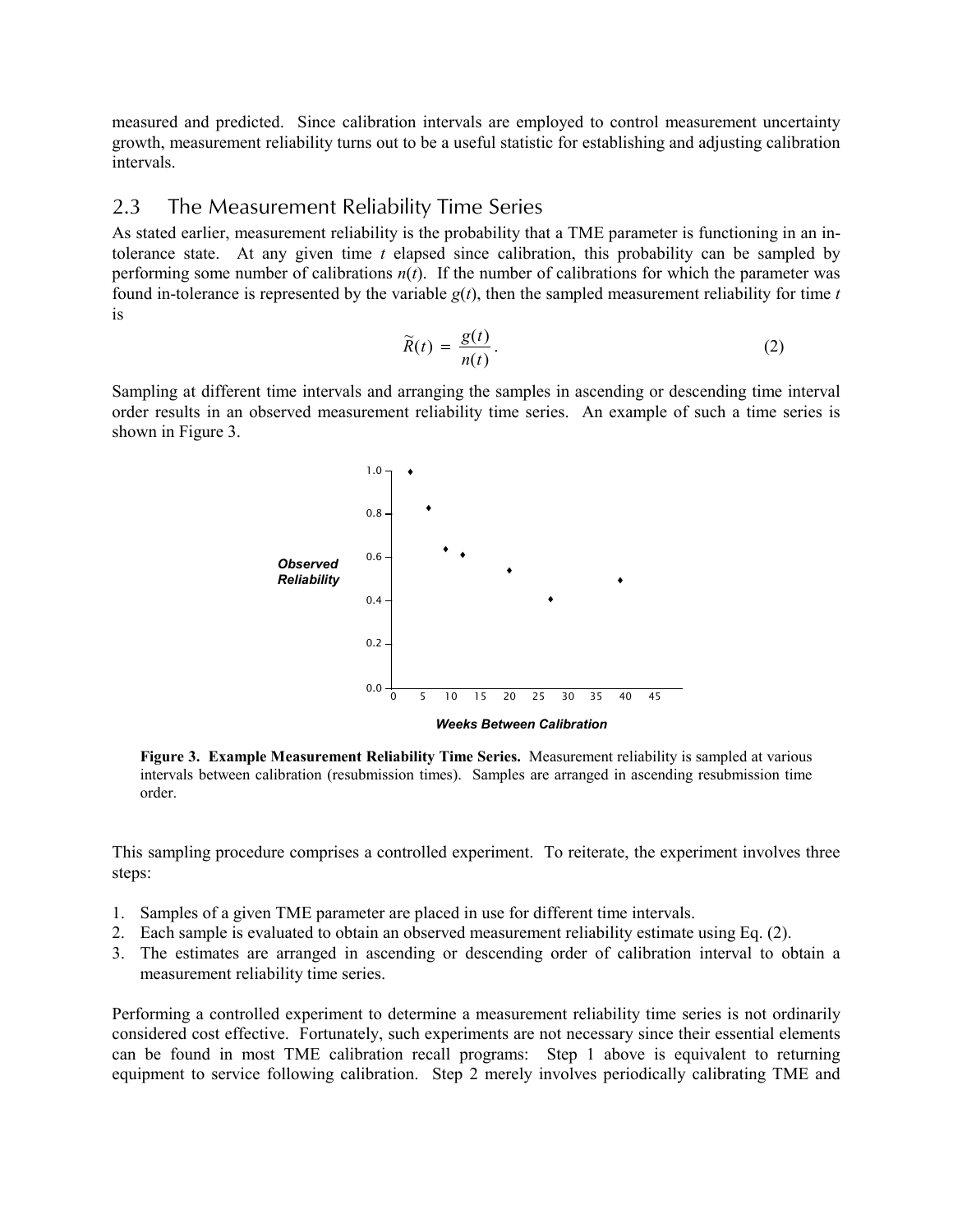sorting recorded calibrations into sampling intervals (e.g. two-week windows<sup>5</sup>) centered around nominal resubmission times (e.g., five weeks, ten weeks, fifteen weeks, etc.). Step 3 is trivial.

The important thing to bear in mind is that, if an in-place, operational calibration recall program is to be utilized as if it were a controlled experiment, then certain care must be taken to ensure that data are accurate, homogeneous and comprehensive for the experiment to be valid. These considerations will be discussed presently.

### 2.4 Measurement Reliability Modeling

Looking at Figure 3, it is tempting to fit some kind of curve to the observed data. Figure 4 shows the result of fitting a simple negative exponential model, characterized by the coefficients  $\lambda$  and  $R_0$ . Other models are possible. Selecting and fitting mathematical models to observed measurement reliability time series data is called measurement reliability modeling. In measurement reliability modeling, mathematical procedures are used to both select the most appropriate model and to achieve the best fit to the data. Fitting a given model to time series data consists of determining "best fit" values for the model's coefficients. The process is described in detail in NCSL RP-1 and elsewhere [1,3,4].



**Figure 4. Measurement Reliability Modeling.** Mathematical measurement reliability models are tested and fit to sampled time series data. The negative exponential model is shown. Many other reliability models are possible [1].

### 2.5 Calibration Interval Estimation

l

Once a reliability model has been selected and its coefficients evaluated, the model can be used to compute a calibration interval which corresponds to a desired level of measurement reliability. This desired level is referred to as the measurement reliability target. For example, denoting the measurement

<sup>5</sup> Sampling windows should be large enough to contain five or more calibrations each, but small enough to provide a sufficient number of sampled measurement reliability points for time series modeling. The latter is ensured if the number of sampled measurement reliability points is greater than the number of coefficients of the measurement reliability model (see Section 2.4). Note that, if enough data can be accumulated that satisfies these criteria for an individual TME serial number, then calibration interval analysis and adjustment is feasible for the serial number. Ordinarily, however, extensive calendar time is required to amass sufficient data at the serial number level, and older data often need to be discarded as nonrepresentative. This makes the accumulation of sufficient serial number data next to impossible except in rare instances.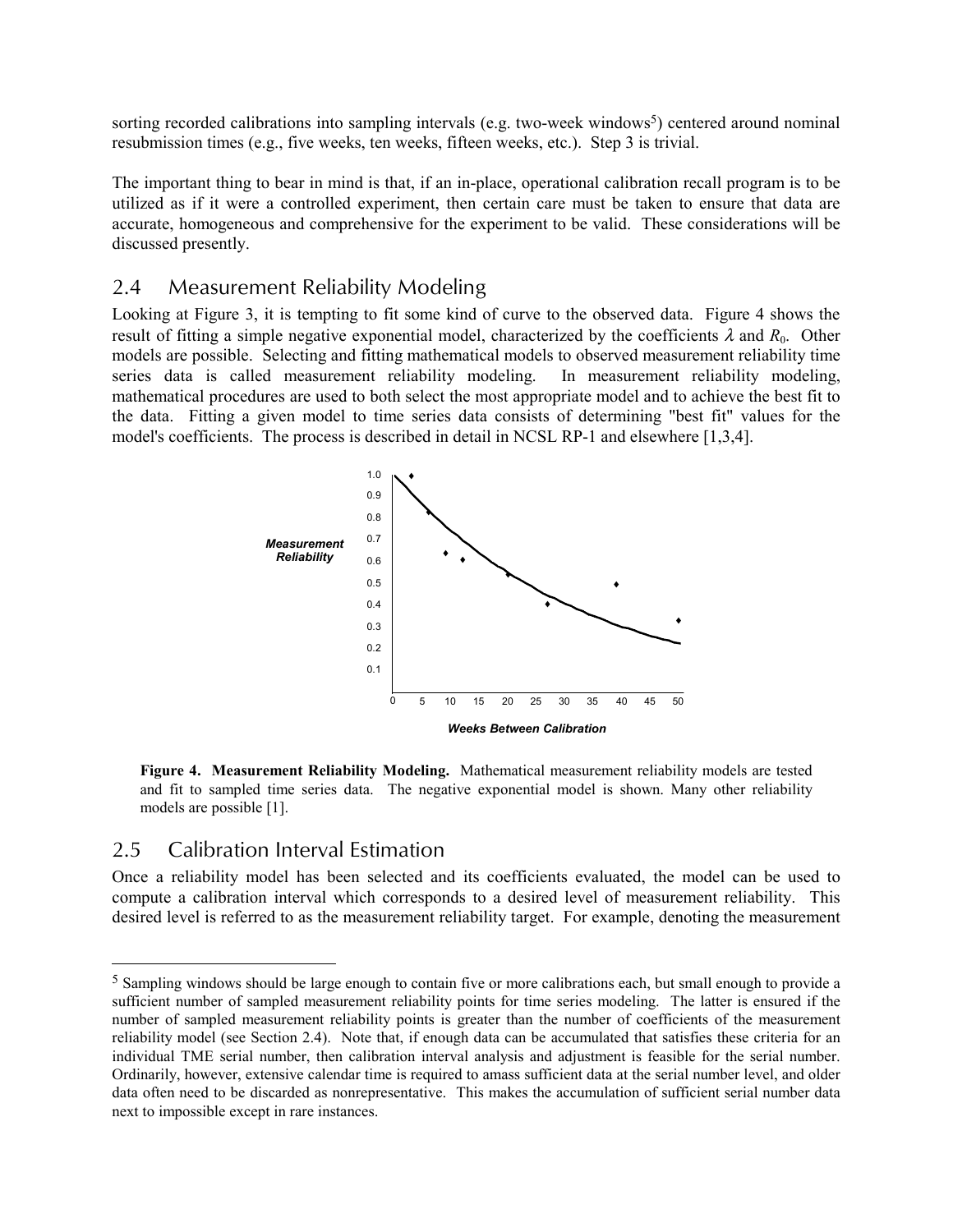reliability target by  $R^*$ , if the exponential model shown in Figure 4 is applicable, then the calibration interval is computed according to

$$
Interval = -\frac{1}{\lambda} \ln \left( \frac{R^*}{R_0} \right) \tag{3}
$$

So, the process comes full circle. Calibration history data are taken and arranged in a time series. Measurement reliability modeling is employed to select an appropriate model for the time series and to determine the model's coefficients. The selected model, together with its coefficients, is then used to compute a calibration interval corresponding to an acceptable level of measurement reliability. Equipment are assigned this interval and calibrated periodically, thereby providing additional data for modeling the time series. The question remains, what data are to be taken? It turns out that the answer to this question depends on the specific TME level at which calibration interval analysis is to be performed.

## 3. Calibration Interval Analysis Levels

Although TME recall is managed at the serial number level, calibration interval analysis can be focused at several alternative levels. The choices available depend on the data recorded at time of calibration. The levels of analysis rigorously supported by current calibration interval analysis technology are

- $\mathbf{F}$ Analysis by TME parameter - parameter variables data
- $\mathbf{F}^{\dagger}$ Analysis by TME parameter - parameter attributes data
- -Analysis by TME model number - instrument attributes data
- $\mathbf{F}$ Analysis by TME class - instrument attributes data.6

Although serial number analysis schemes based on instrument attributes data are in widespread use, a rigorous technology does not yet exist for analysis at this level. ("Rigorous" methods are considered those which follow the "experimental" procedure described in Section 2.) This is because not enough instrument attributes data can ordinarily be accumulated on an individual serial number to permit analysis using existing methods [2]. Research is underway however to develop methods for projecting individual TME parameter values as a function of time since calibration. When these methods come to fruition, calibration interval analysis at the serial number level may become possible.7

## 3.1 TME Parameter - Parameter Variables Data

l

Maximum flexibility and utility is attainable if the measurement reliability time series (Section 2) is based on variables data taken by TME parameter. Analysis at this level involves applying specified tolerance limits against variables data taken on each parameter, evaluating whether the parameter is in- or out-of-tolerance relative to these limits, and pooling parametric data by TME model number. The measurement reliability time series is constructed, measurement reliability modeling is applied to the time series, parameter measurement reliability targets are applied, and parameter intervals are computed

<sup>6</sup> TME "Class" encompasses groupings of TME model numbers which are homogeneous with respect to application, accuracy, stability, complexity and technology [1].

 $<sup>7</sup>$  Although mathematical methods are available for modeling parameter value changes over time, models covering</sup> the spectrum of TME parameter change mechanisms have not yet been formulated. Some progress has been made in areas where parameter values change linearly in response to mechanical stresses.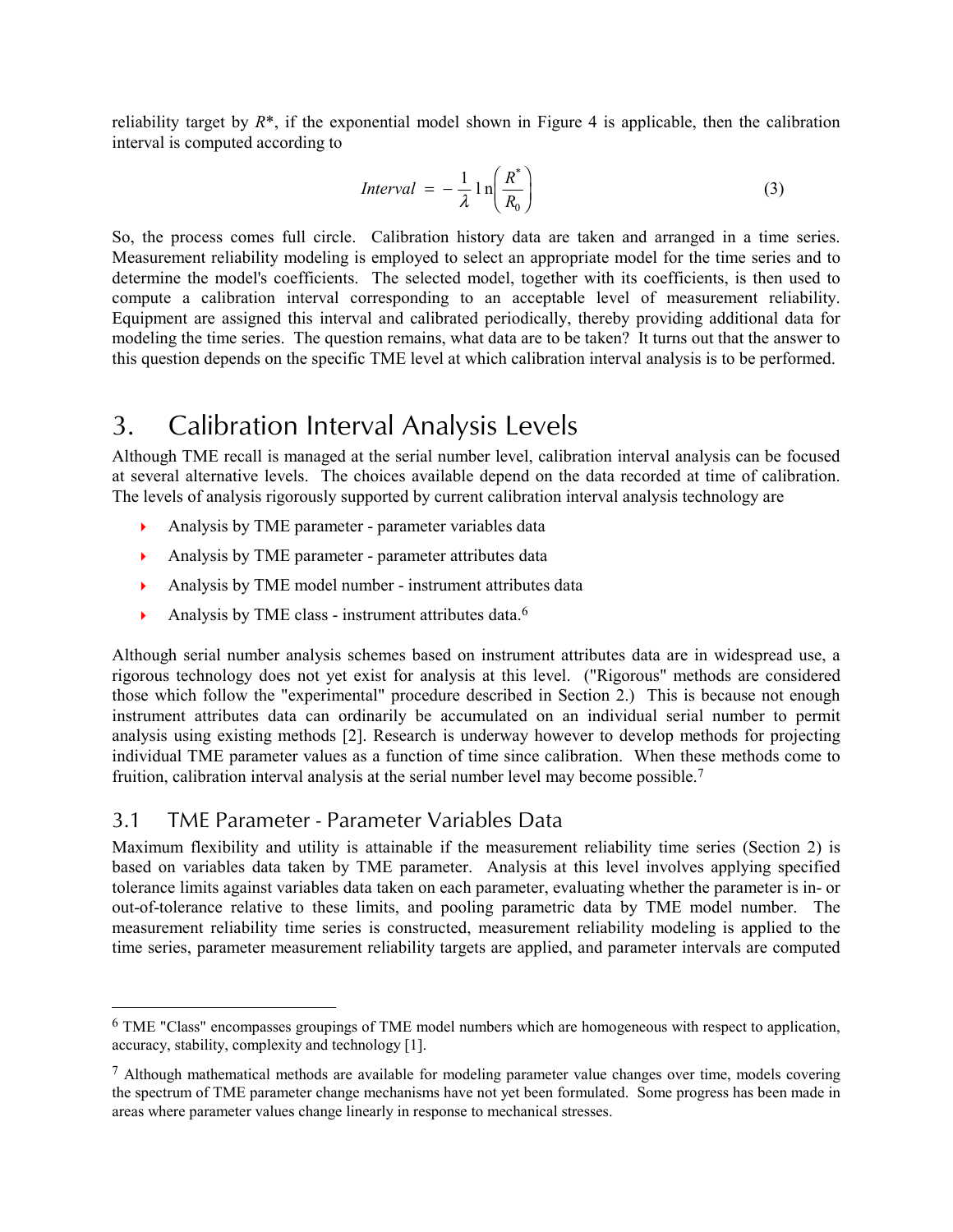as described in Section 2. TME instrument recall intervals are determined from parameter intervals through measurement reliability networking or equivalent [5].8

Note that, since the in- or out-of-tolerance criteria used (i.e., the parameter tolerance limits) are not fixed externally, but rather are specified during analysis, the measurement reliability time series can be based on user defined parameter accuracy requirements. In addition, since parameter intervals are computed using parametric measurement reliability targets, TME calibration recall cycles can be managed in accordance with individual user needs.

### 3.2 TME Parameter - Parameter Attributes Data

At this level of analysis, in- or out-of-tolerance records are provided by TME parameter. The analysis procedure followed is identical to that described for parameter variables data, except that parameter tolerance limits are "externally" applied at the time calibration data are recorded. The flexibility of adjusting tolerance limits later to individual user requirements is lacking. For this level of analysis, care must be taken to ensure that data are grouped homogeneously with respect to tolerance limits applied during calibration.

Although parameter variables data provide greater flexibility in adjusting calibration intervals to user needs, considerable flexibility is also possible with parameter attributes data in that measurement reliability targets can be still applied by parameter. Parameter intervals and TME instrument intervals are determined as described in Section 3.1.

## 3.3 TME Model Number or Class - Instrument Attributes Data

At this level of analysis, in- or out-of-tolerance data are recorded at the TME instrument level; a TME instrument being considered out-of-tolerance if one or more of its parameters are out-of-tolerance. Parameter tolerance limits are provided externally (i.e., during calibration), and measurement reliability targets are usually applied at the model number or class level. Note that, as suggested by Eq. (3), if individual measurement reliability targets can be established by instrument user, calibration intervals based on model number or class data analysis may be computed and assigned by user at the individual TME serial number level.

Obviously, if calibration interval analysis is to rigorously uncover the measurement uncertainty growth process of the TME model number or class under study, data must be homogeneous with respect to procedures used, parameters calibrated and parameter tolerances.

## 4. Calibration History Data Requirements

l

Both administrative and technical data are needed for calibration interval analysis. Administrative data include information needed for identification, control and classification purposes. Technical data include quantities that comprise the dependent and independent variables used in time series construction, measurement reliability modeling and calibration interval computation.

The administrative and technical data elements required for calibration interval analysis are described in Sections 4.2 and 4.3. Before these elements can be used, certain considerations of data integrity must be addressed.

<sup>8</sup> The simplest and possibly most useful method of determining TME instrument intervals from parameter intervals is described by Ferling [6].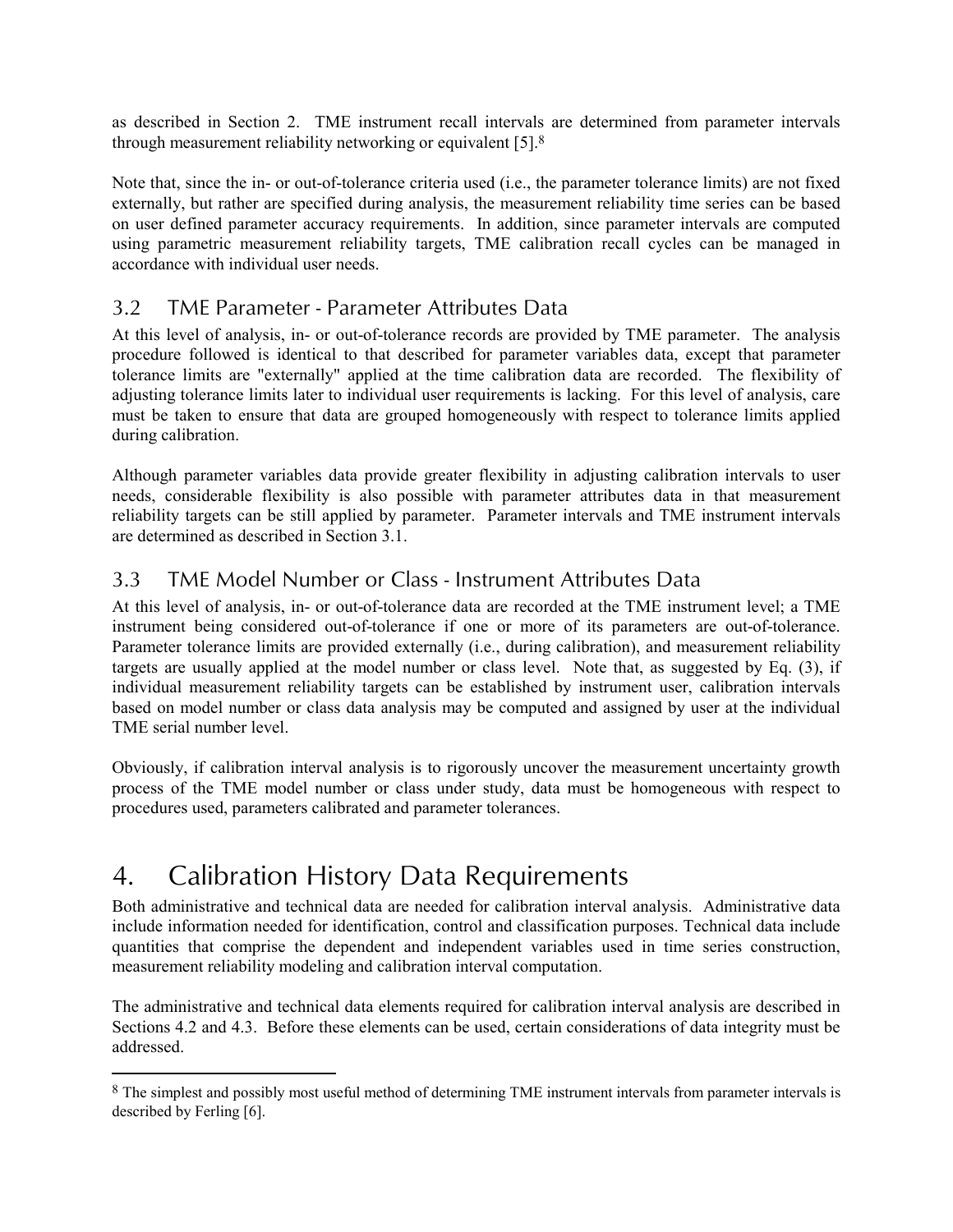## 4.1 Data Integrity Requirements

As is pointed out in Section 2, arriving at an appropriate calibration interval involves conducting an "experiment" to determine the applicable uncertainty growth process. Since we can't usually afford to conduct controlled experiments, we have to rely on data recorded as a result of routine calibrations. To ensure that these data are at the level of integrity needed to unambiguously determine uncertainty growth processes, the data need to be screened for homogeneity with respect to calibration procedure used, tolerances employed, etc. It is especially important to note that, if analysis is based on attributes data, the tolerance limits must be fixed for each parameter calibrated. Mixing data together from calibrations performed using different sets of tolerance limits equates to performing an "uncontrolled" experiment with a mixed bag of out-of-tolerance criteria. (Such mixing obscures the uncertainty growth process that calibration interval analysis attempts to model.) Similarly, if analysis is based on instrument attributes data, the set of parameters calibrated must also be fixed for each serial number item represented in the data.

## 4.2 Administrative Data Requirements

Administrative data are required for identification and classification of TME serviced, standards used, parameters calibrated, tolerances employed, procedures followed, etc. Administrative data are also needed to monitor and control calibration recall cycles. The administrative data elements required for calibration interval analysis and management are often found in existing calibration management systems; the following is a typical listing:

|                                                                                   | <b>PURPOSE</b>                                           |
|-----------------------------------------------------------------------------------|----------------------------------------------------------|
| All<br><b>TME Serial or Tag Number</b><br>assignment                              | Data history compilation;<br>Dog/gem ID; Recall interval |
| <b>TME Manufacturer</b><br>All                                                    | Data grouping                                            |
| All<br><b>TME Model Number</b>                                                    | Data grouping                                            |
| All<br><b>TME Class</b>                                                           | Data grouping *                                          |
| Model Number - Instr Attributes Data<br><b>TME Reliability Target</b>             | Cal interval calculation                                 |
| Class - Instr Attributes Data                                                     | Cal interval calculation                                 |
| <b>TME Calibration Interval</b><br>All                                            | Data grouping                                            |
| Parameter Set Number<br>Model Number - Instr Attributes Data                      | Data grouping                                            |
| Class - Instr Attributes Data                                                     | Data grouping                                            |
| Parameter - Variables Data<br>Parameter Step Number                               | Data history compilation                                 |
| Parameter - Attributes Data                                                       | Data history compilation                                 |
| Parameter Tolerance Limit(s)<br>Parameter - Variables Data<br>criteria            | Establish out-of-tolerance                               |
| Parameter Nominal Value<br>Parameter - Variables Data<br>criteria                 | Establish out-of-tolerance                               |
| Parameter - Attributes Data<br><b>Parameter Reliability Target</b><br>calculation | Parameter interval                                       |
| Parameter - Variables Data<br>calculation                                         | Parameter interval                                       |
| Cal Standard(s) Used<br>All                                                       | Data grouping                                            |
| Procedure Number<br>All                                                           | Data grouping                                            |
| All<br>Procedure Date                                                             | Data grouping                                            |

\* If TME are managed by Class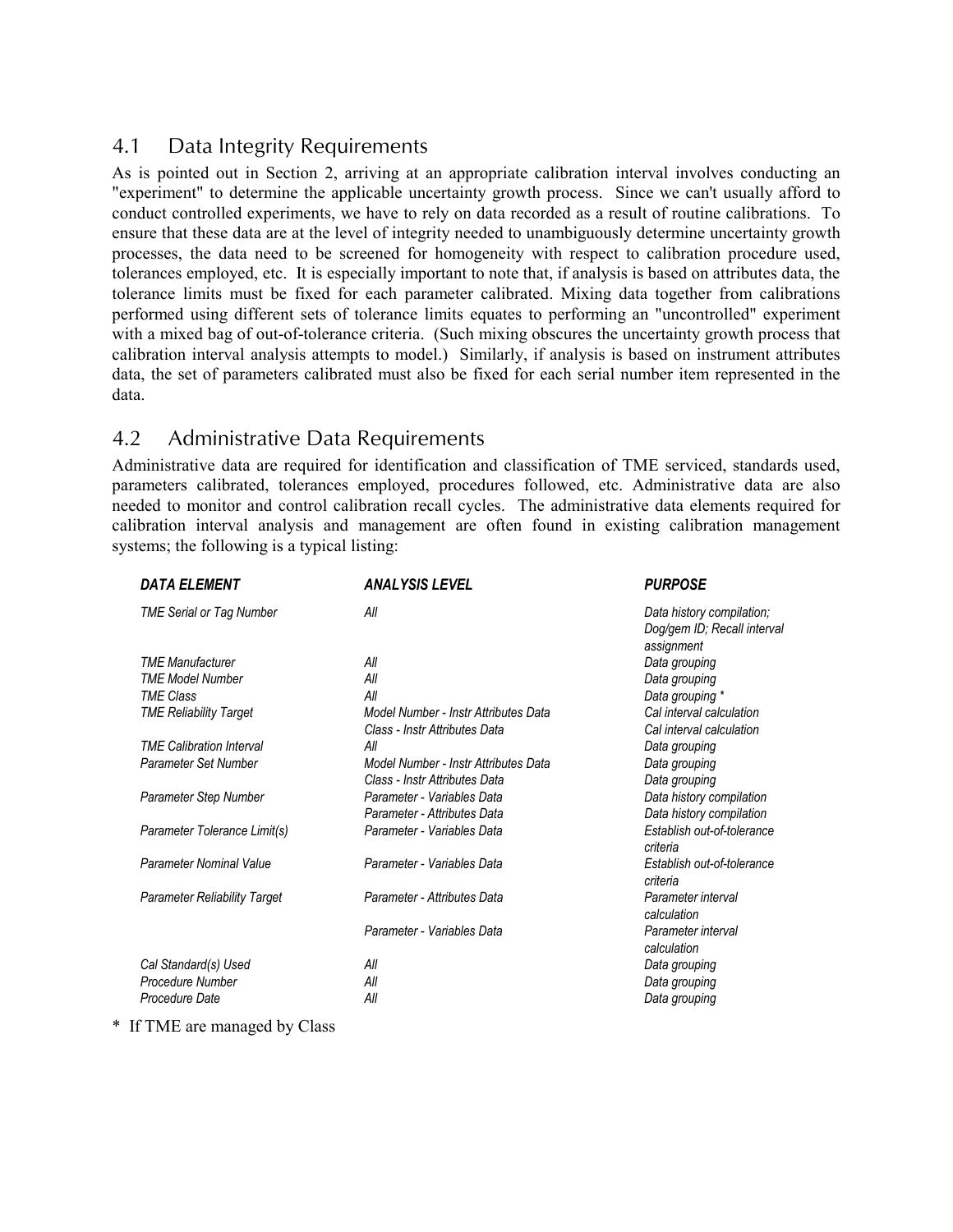Serial or Tag numbers for each individual TME are needed to track times between calibrations and to identify individual items whose performance is superior (gems) or inferior (dogs) to the norm.9 TME Manufacturer/Model and Class are needed to identify the homogeneous TME grouping under which data are to be accumulated for analysis. If analysis is to be performed at the TME parameter level, each parameter needs to be identified. If variables data are provided, the limit or limits of acceptable performance (tolerance limits) are needed to establish out-of-tolerance criteria. Identifying the standard(s) performing the calibration and the procedure used are needed to ensure that data are represented uniformly.

The element TME Calibration Interval is compared with the calculated resubmission time to evaluate whether the calibration service is of a routine nature (consistent with the conditions of the calibration interval "experiment"), reflects a user-detected problem, or indicates an inordinate period of storage.10 This element can also be used to evaluate compliance with recall schedules, if desired.

### 4.3 Technical Data Requirements

Like their administrative counterparts, the technical data elements needed for calibration interval analysis are often available within existing calibration management systems. The needed technical data elements are as follows:

| <b>DATA ELEMENT</b>           | <b>ANALYSIS LEVEL</b> | <b>PURPOSE</b>                                                                 |
|-------------------------------|-----------------------|--------------------------------------------------------------------------------|
| Date Received for Calibration | All                   | Resubmission time<br>computation                                               |
| Date Calibrated               | All                   | Resubmission time<br>computation                                               |
| Date Returned to User/Storage | All                   | Resubmission time<br>computation                                               |
| <b>As Found Condition</b>     | All                   | Evaluation of in- or<br>out-of-tolerance<br>status at end of<br>interval       |
| <b>Action Taken</b>           | All                   | Evaluation of extent<br>of renewal of TME<br>item or parameter                 |
| As Left Condition             | All                   | Evaluation of in- or<br>out-of-tolerance<br>status at beginning<br>of interval |

Resubmission time is the independent variable of the measurement reliability time series. The date each TME item was received for the current calibration (Date Received for Calibration) and the date of return of each TME item to the user following the previous calibration (Date Returned to User) are needed to compute resubmission time. If different from Date Returned to User, the element Date Calibrated can be used to evaluate shelf life uncertainty growth, if any. As Found Condition is required to evaluate whether the TME item or parameter is out-of-tolerance at time of calibration. If parameter variables data are recorded, As Found Condition is the recorded parameter value. Otherwise, it is an in- or out-of-

l

<sup>&</sup>lt;sup>9</sup> Dogs and gems are discussed later.

<sup>&</sup>lt;sup>10</sup> Sometimes the occurrence of a calculated TME resubmission time which is extreme relative to the scheduled resubmission time for the item indicates that a calibration has been performed which is missing from the item's calibration history data.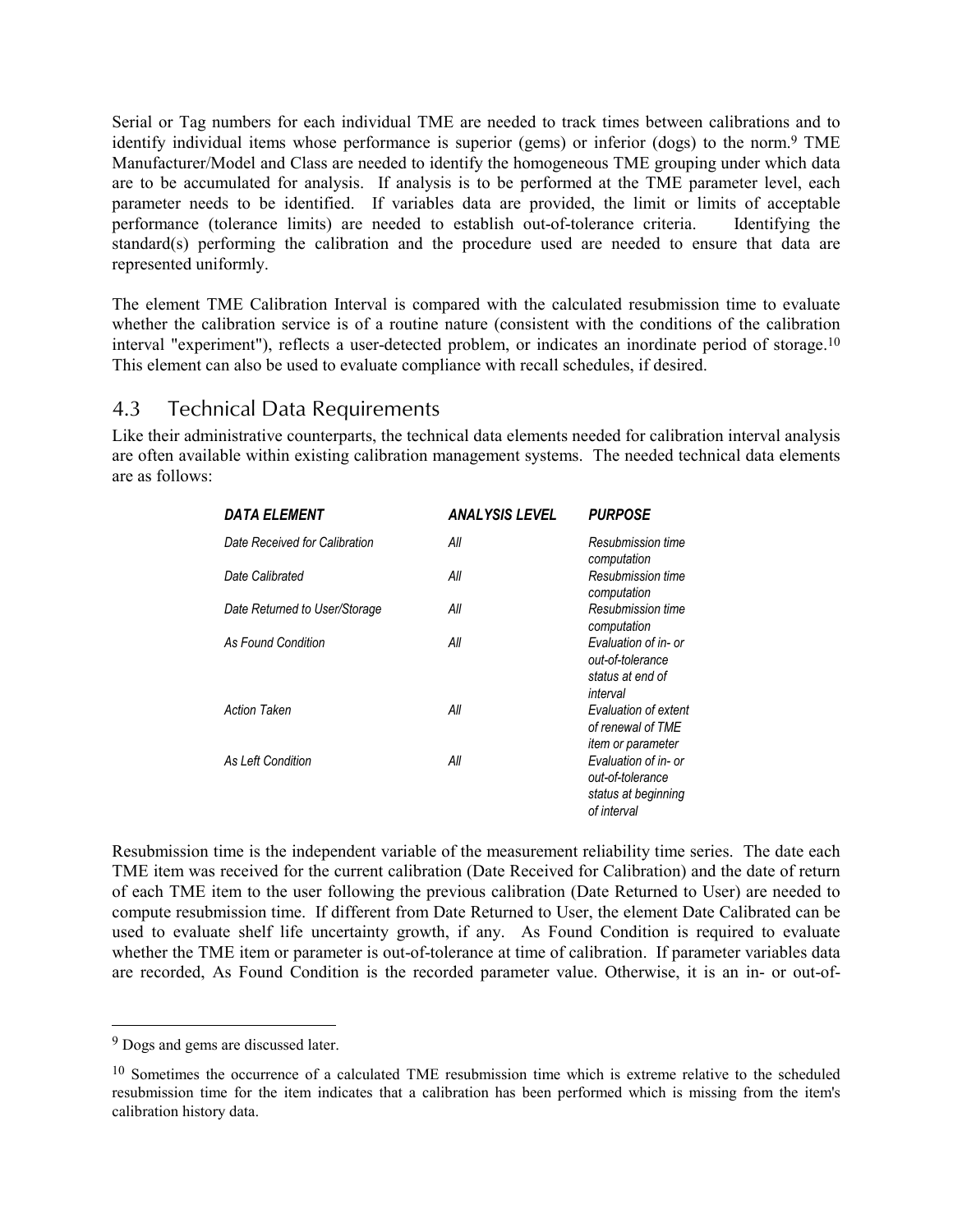tolerance indication. Many organizations employ codes to indicate in- or out-of-tolerance status. Some facilities use a spectrum of codes to indicate degree of out-of-tolerance, if applicable.

The data element Action Taken is required to establish the extent of renewal of each calibrated TME or parameter. This is done to enable the measurement reliability modeling machinery to construct a beginning-of-period statistical probability density function (see Section 2.2) for measurement uncertainty growth modeling purposes. If variables data are provided, As Left Condition is the recorded parameter value prior to the return of the TME to use. If attributes data are taken, As Left Condition is usually "intolerance" but may in some circumstances be "out-of-tolerance."

## 4.4 Dogs and Gems

Using a statistical analysis methodology makes possible the identification of exceptionally strong or weak measurement reliability behavior at the parameter, serial number, model number and manufacturer levels [1,7,8]. From an analysis standpoint, identification of weak performers (dogs) is necessary for ensuring data homogeneity. From an administrative standpoint, identification of strong and weak performers at the model number and manufacturer levels can assist in procurement decisions. At the serial number level, weak performers may be considered for limited usage. Alternatively, strong serial number performers (gems) may be selected as reference or transfer standards.

## 4.5 Out-of-Tolerance Feedback Requirements

Regardless of the level of analysis, many organizations require that variables data be provided on TME parameters which are found to be out-of-tolerance. These data are reported by serial number and parameter to TME users to enable an assessment of the use of the out-of-tolerance parameters on prior testing of end item attributes. Methods for evaluating TME out-of-tolerance parameter data to determine impact on end item performance are currently under development [9].

## 5. Data Structures

The data elements necessary for statistical calibration interval analysis are often found in the existing data structure of calibration management programs. A data structure of the type expected to be encountered in modern calibration support programs is described in this section. The data structure consists of three major classes of files; namely Definitional, Operational, and Archival.11

## 5.1 Definitional Files

l

The Definitional files define the TME equipment, the classes, the procedures, the parameter sets, the recommended standards, the departments, and the employees. There are 11 Definitional files.

Even though establishing these Definitional files may require considerable effort, they are essential to ensure data with sufficient integrity and homogeneity to permit meaningful statistical interval analysis.

 $11$  The data structure described in this paper comprises only a subset of a total calibration management data structure. The subset is that which contains data elements needed for statistical calibration interval analysis.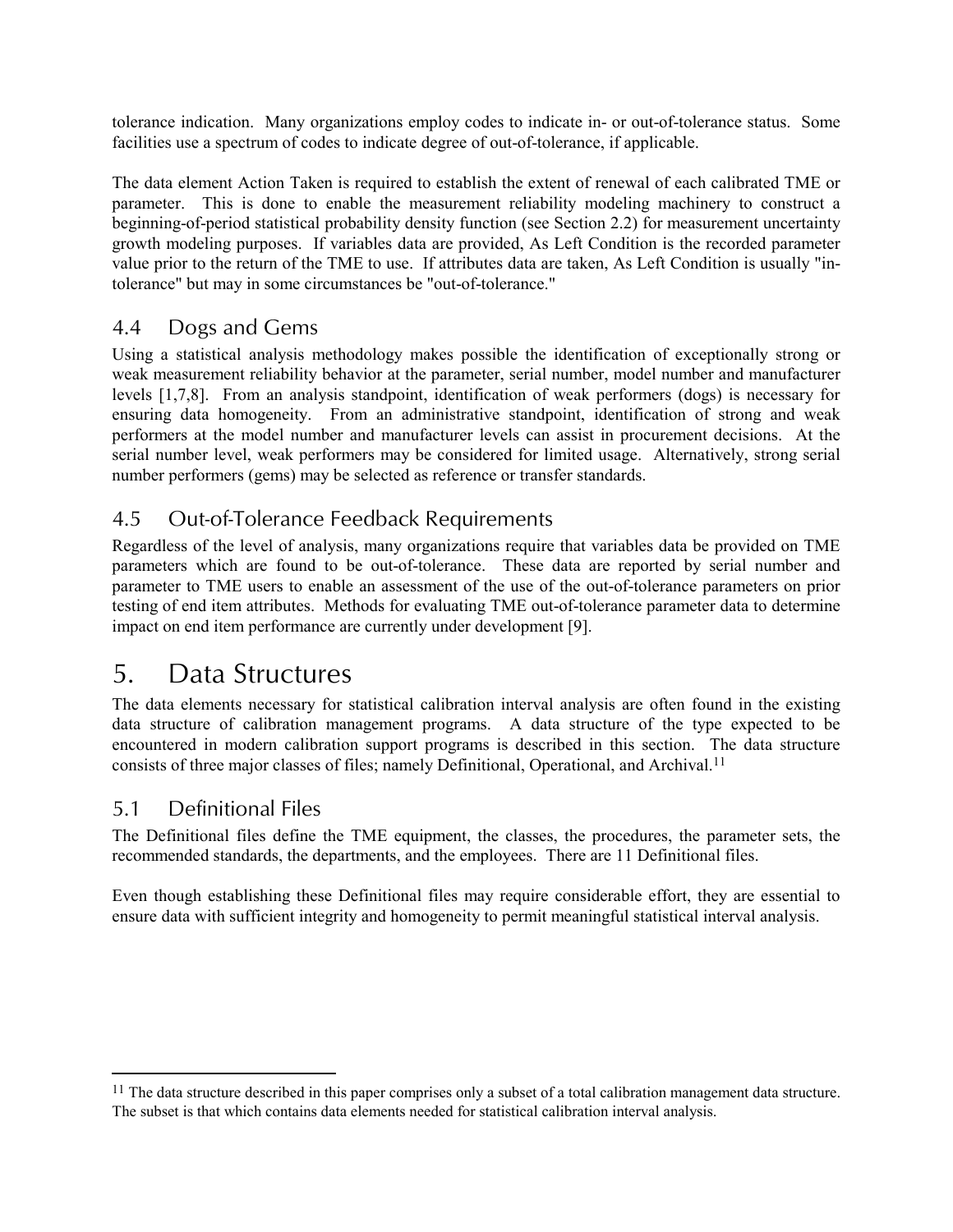

**Figure 5. Example Data Structure for Calibration Program Management.** The general data structure shown contains the elements necessary for calibration interval management.

#### CLASS FILE

The Class File is only required if interval analysis will be done by TME class (see Section 3.3). There is only one record on the Class File for each equipment class. This record describes the class and specifies the reliability target, the reliability model, and the model coefficient vector for the class.

As calibration data are analyzed for the class, additional data elements are computed and stored on this file for easy reference including the number of items in the class, the measurement reliability index and MTBF for the class, and other statistical quantities.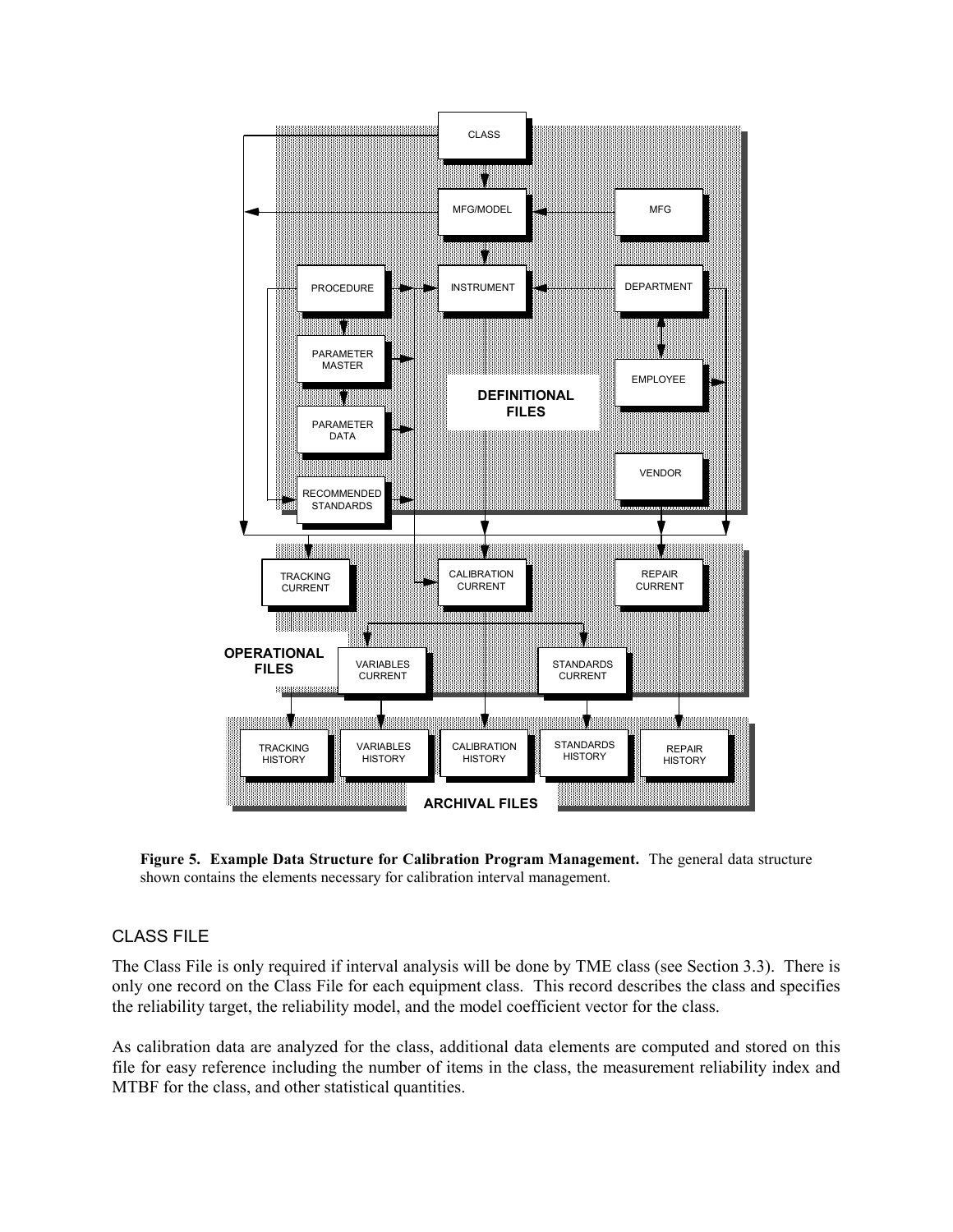For the sake of data integrity, CLASS FILE data elements are retained for the previous analytic period as well as the current analytical period.

#### **DATA ELEMENTS: Class ID Class Description**

**Previous** (For Reference and Data Security):

Class Measurement Reliability Target Number of Items in Class Class Measurement Reliability Index Lower Measurement Reliability Confidence Limit (0% ≤ *R*) Upper Measurement Reliability Confidence Limit (*R* ≤ 100%) Class Calibration Interval Number of Items with Low Measurement Reliability Number of Items with High Measurement Reliability Class MTBF Class Reliability Model Class Reliability Model Coefficient Vector

#### **Current:**

Class Measurement Reliability Target Number of Items in Class Class Measurement Reliability Index Lower Measurement Reliability Confidence Limit (0% ≤ *R*) Upper Measurement Reliability Confidence Limit (*R* ≤ 100%) Class Calibration Interval Number of Items with Low Measurement Reliability Number of Items with High Measurement Reliability Class MTBF Class Reliability Model Class Reliability Model Coefficient Vector **Other Data as Desired**

#### MANUFACTURER/MODEL FILE

The Manufacturer/Model File is required if interval analysis will be done by either TME class or by TME model number (see Section 3.3).

There is one record on the Manufacturer/Model File for each equipment manufacturer/model. This record describes the manufacturer/model and specifies the reliability target, the reliability model, and the model coefficient vector for the manufacturer/model.

As calibration data are analyzed for the manufacturer/model, additional data elements are computed and stored on this file for easy reference including the number of items in the manufacturer/model, the measurement reliability index for the manufacturer/model, the new calibration interval for the manufacturer/model, the MTBF for the manufacturer/model, and other statistical quantities.

For the sake of data integrity, MANUFACTURER/MODEL FILE data elements are retained for the previous analytic period as well as the current analytic period.

#### **DATA ELEMENTS:**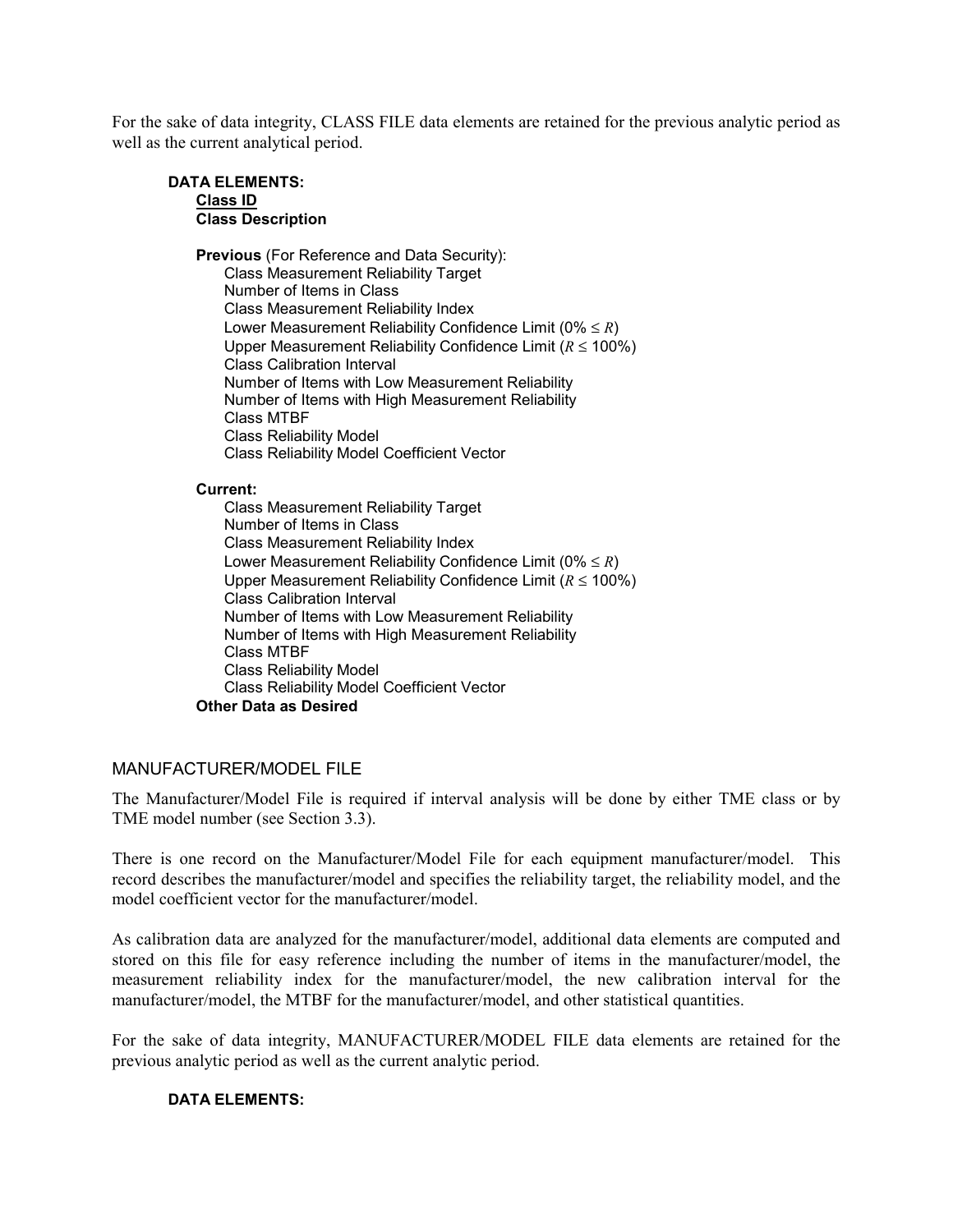#### **Manufacturer Model Model Description Class to Which Model Belongs**

**Previous** (For Reference and Data Security): Model Measurement Reliability Target Number of Items in Model Model Measurement Reliability Index Lower Measurement Reliability Confidence Limit (0% ≤ *R*) Upper Measurement Reliability Confidence Limit (*R* ≤ 100%) Model Calibration Interval Number of Items with Low Measurement Reliability Number of Items with High Measurement Reliability Model MTBF Model Reliability Model Model Reliability Model Coefficient Vector

#### **Current:**

Model Measurement Reliability Target Number of Items in Model Model Measurement Reliability Index Lower Measurement Reliability Confidence Limit (0% ≤ *R*) Upper Measurement Reliability Confidence Limit (*R* ≤ 100%) Model Calibration Interval Number of Items with Low Measurement Reliability Number of Items with High Measurement Reliability Model MTBF Model Reliability Model Model Reliability Model Coefficient Vector

#### **Other Data as Desired**

#### MANUFACTURER FILE

The Manufacturer File is required to validate the manufacturer ID on the Manufacturer/Model File and on the Instrument File. There is one record on the Manufacturer File for each equipment manufacturer.

#### **DATA ELEMENTS: Manufacturer Manufacturer Name Other Data as Desired**

#### INSTRUMENT FILE

There is one record on the Instrument File for each piece of TME equipment. This record describes the Instrument and the class, manufacturer, and model to which the instrument belongs.

This record also contains the serial number of the instrument, the instrument usage type, the departments which "own" and which "use" the instrument, the calibration due date and interval, the calibration procedure which is used, the parameter set number which is used, the standards which are used, the reliability target, MTBF, number of times calibrated, number of times in-tolerance, the calculated reliability index, and the Q-classification (dog/gem).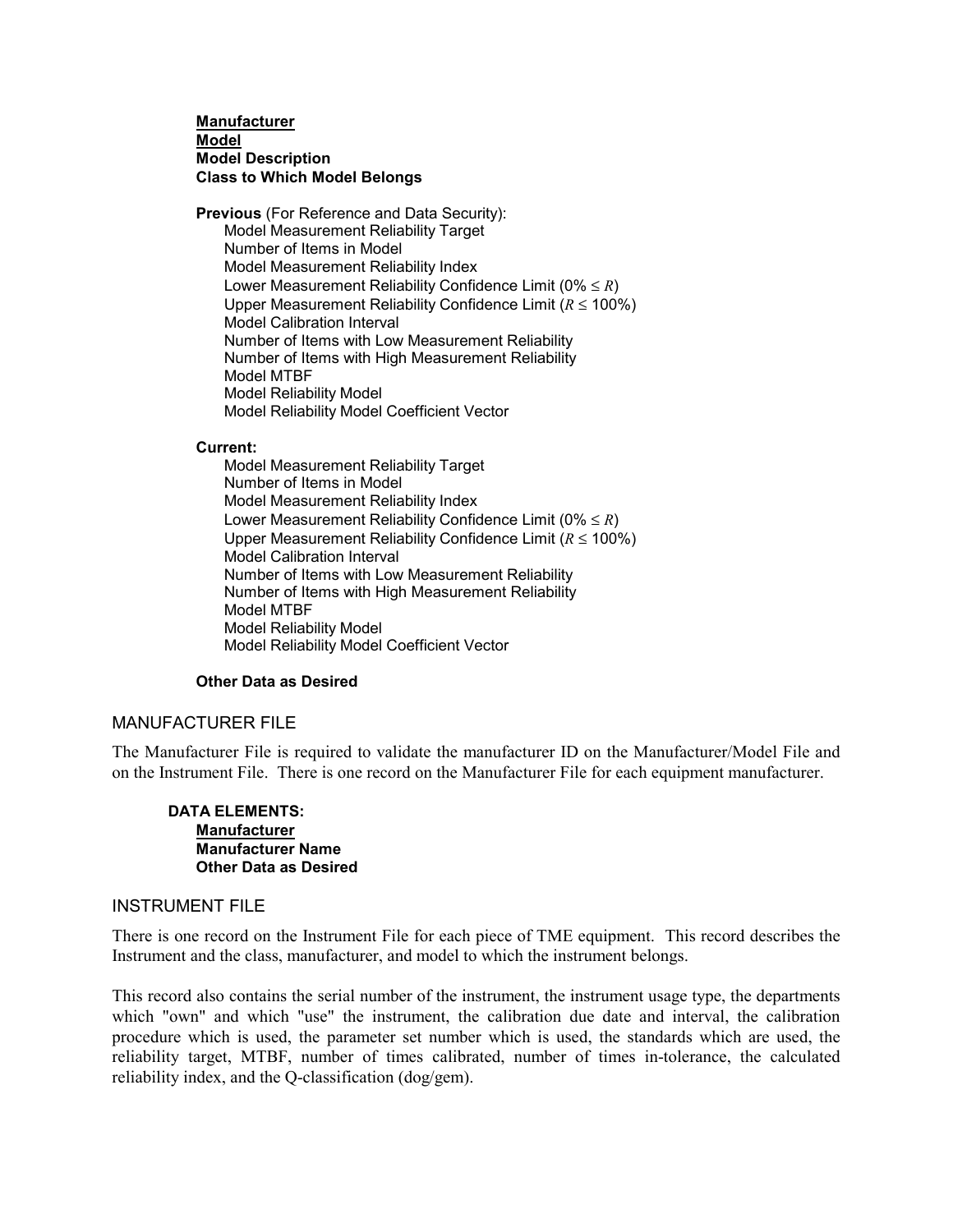The calibration procedure is required in order to ensure that analysis is performed on statistically homogeneous sets of instruments. If data will be captured and analyzed at the parameter level, then the procedure must specify these parameters.

#### **DATA ELEMENTS:**

**Instrument ID Class Manufacturer Model Serial Number Equipment Usage Type** (TME, Reference Std., Primary Std, etc.)

**Owning Department** (To address Recall Report or Prompt) **Using Department** (To monitor usage conditions)

**Calibration Due Date Calibration Interval**

**Procedure** (Determines which Instruments to analyze) **Parameter Set Number** (Defines the Parameters to be calibrated and Tolerances to be used for the Instrumen **Standards** (Defines Standards required by the Procedure)

#### **Measurement Reliability Data:**

from Model: Measurement Reliability Target MTBF Number of Times Calibrated Number of Times In-Tolerance Measurement Reliability Index (Calculated) Q-Classification (Gem/Dog/Normal)

#### **Other Data As Desired**

#### DEPARTMENT FILE

The Department File is required to validate the Owning and Using Departments on the Instrument File. There is one record on the Department File for each department.

**DATA ELEMENTS: Department ID Department Description Other Data as Desired**

#### EMPLOYEE FILE

The Employee File is required to validate the Technician ID responsible for the calibration on the Calibration File. This file might also be used to track technician certification to ensure that the technician was "qualified" to perform a given calibration. There is one record on the Employee File for each employee.

**DATA ELEMENTS: Employee ID Name Other Data as Desired**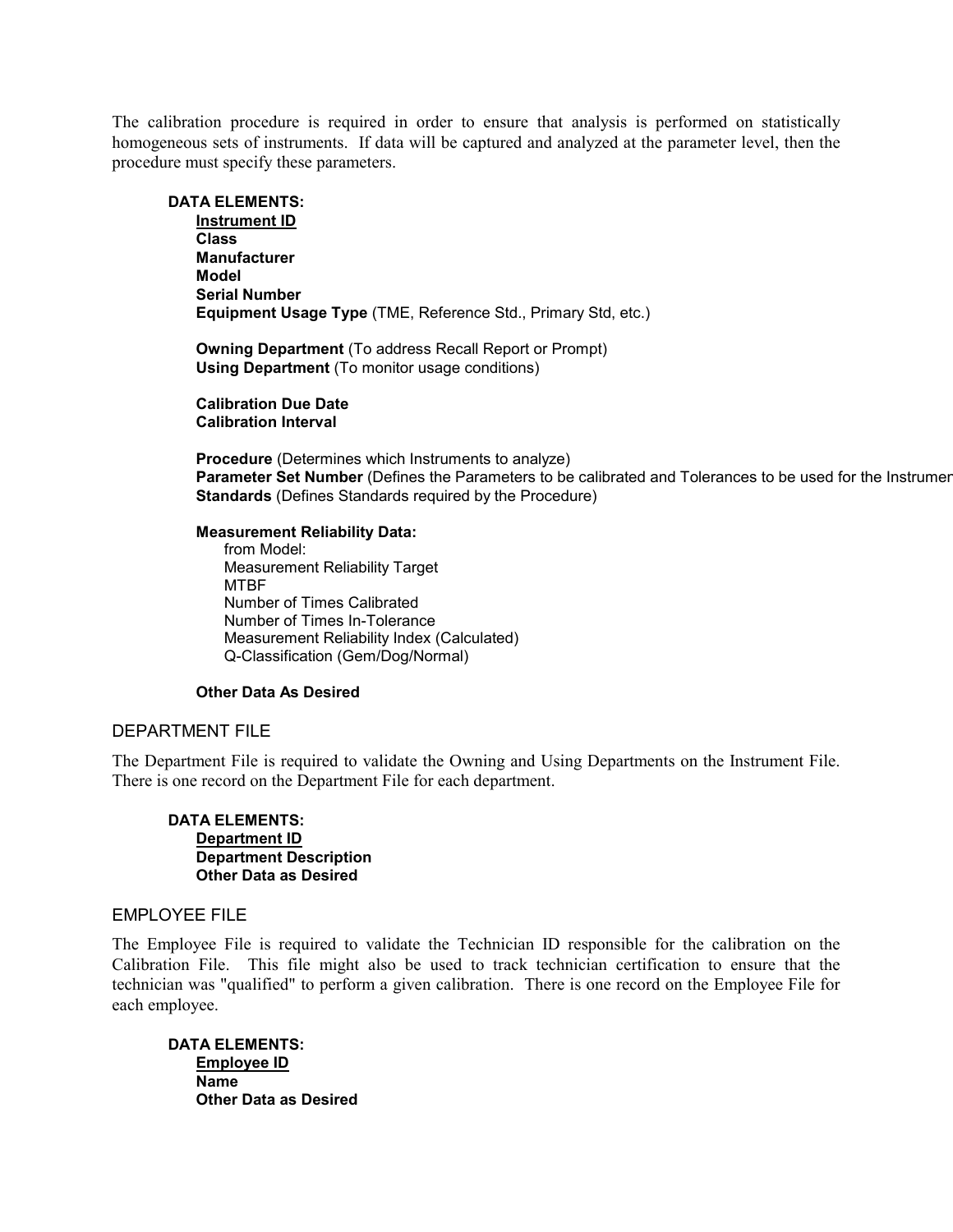#### PROCEDURE FILE

The Procedure File validates the Procedure Number on the Instrument File. A procedure can be "generic" and apply to several different parameter sets. There is one record on the Procedure File for each calibration procedure.

**DATA ELEMENTS: Procedure Number Procedure Description Other Data as Desired**

#### PARAMETER SET MASTER FILE

The Parameter Set Master File is required if variables or attributes will be captured or analyzed at the parameter level.

The Parameter Set Master File validates the Parameter Set Numbers on the Instrument File and on the Parameter Data File. The Parameter Set Master File defines the specific set of parameters which will be captured and evaluated for each instrument. This architecture permits "generic" procedures with "specific" parameter sets, sometimes called "data sheets."

#### **DATA ELEMENTS:**

**Parameter Set Number** (Defines the Parameters to be calibrated and Tolerances to be used for the Instrument application) **Parameter Set Description Other Data as Desired**

#### PARAMETER DATA FILE

The Parameter Data File is required if variables or attributes data will be captured or analyzed at the parameter level. The Parameter Data File describes each parameter step and defines the nominal and tolerance values for the variable.

#### **DATA ELEMENTS:**

**Parameter Set Number Parameter Step Number Parameter Step Description Nominal Parameter Value Low Tolerance Limit High Tolerance Limit Other Data as Desired**

#### RECOMMENDED STANDARDS FILE

The Recommended Standards File is optional. It specifies the standards that should be used for a given calibration procedure. The standards might be specified as specific instrument IDs or with manufacturer/model codes for a generic standard.

**DATA ELEMENTS: Procedure Number Standard Instrument ID** (For Specific Standard)  **or Manufacturer** (For "Generic" Standard)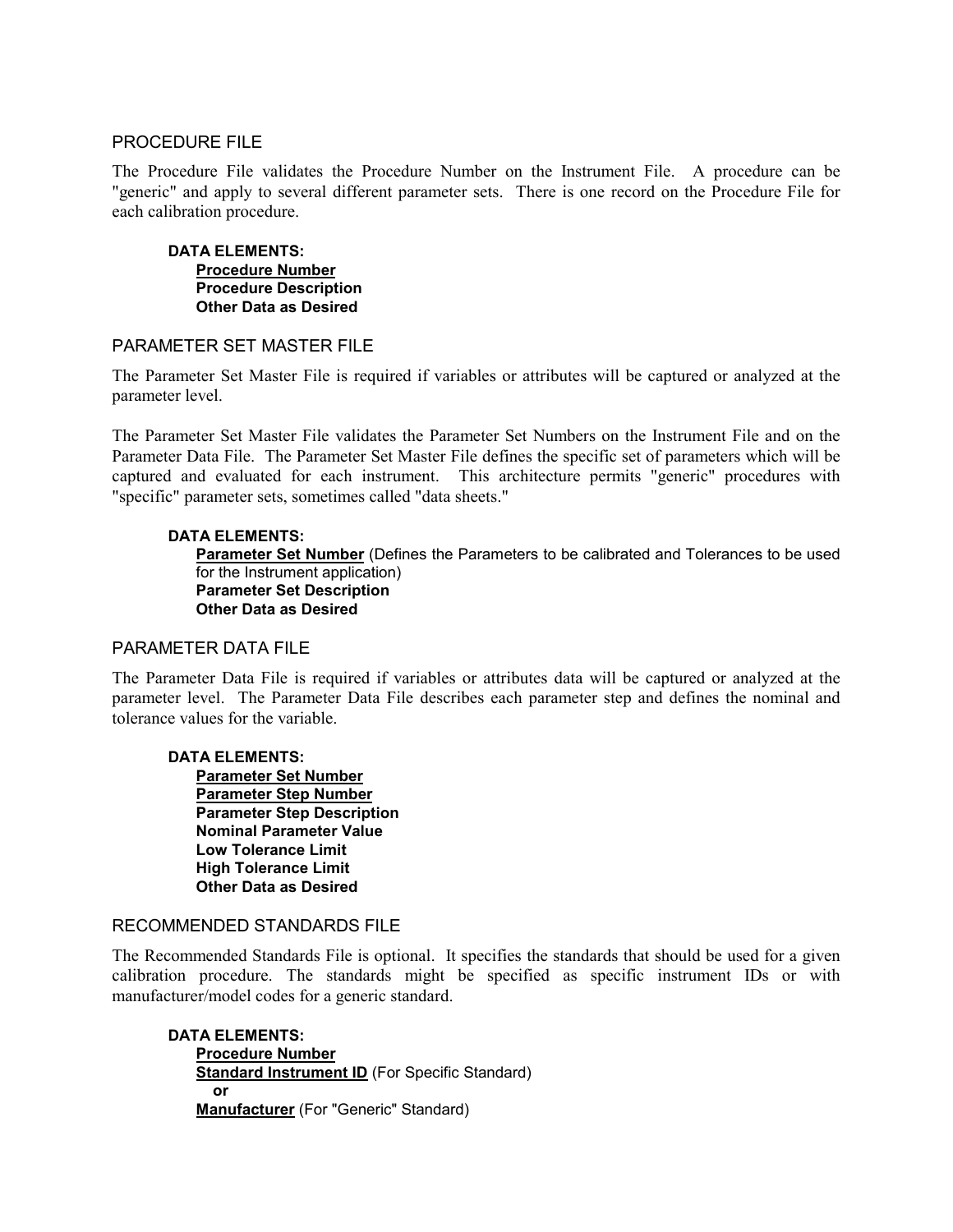#### **Model Other Data as Desired**

#### VENDOR FILE

The Vendor File is required to validate the Vendor ID on the Calibration File and Repair File. There is one record on the Vendor File for each vendor to whom equipment might be sent.

**DATA ELEMENTS: Vendor ID Vendor Name Other Data as Desired**

### 5.2 Operational Files

The Operational files define the events, results, and data for each calibration or repair. There are five Operational files.

#### TRACKING FILE

The Tracking File logs the progress of each instrument through the calibration and repair process. The Tracking File identifies WHEN each step was performed and by WHOM.

| <b>DATA ELEMENTS:</b>            |
|----------------------------------|
| Instrument ID                    |
| <b>Service/Work Order Number</b> |
| Ωr                               |
| <b>Service Date</b>              |
| Dates:                           |
| Received for Calibration         |
| Calibrated                       |
| Returned to User/Storage         |
| Other Data as Desired            |

#### CALIBRATION FILE

The Calibration File stores the calibration results, including the calibration procedure used, the responsible technician, the standards used, the new due date, the interval, and the instrument attribute.

**DATA ELEMENTS: Instrument ID Service/Work Order Number or Service Date Calibrating Technician Procedure Number** Parameter Master **Standards Previous:**

Calibration Due Date Calibration Interval Instrument Attributes Data (In-/Out-of-Tolerance)

#### **Current Calibration:**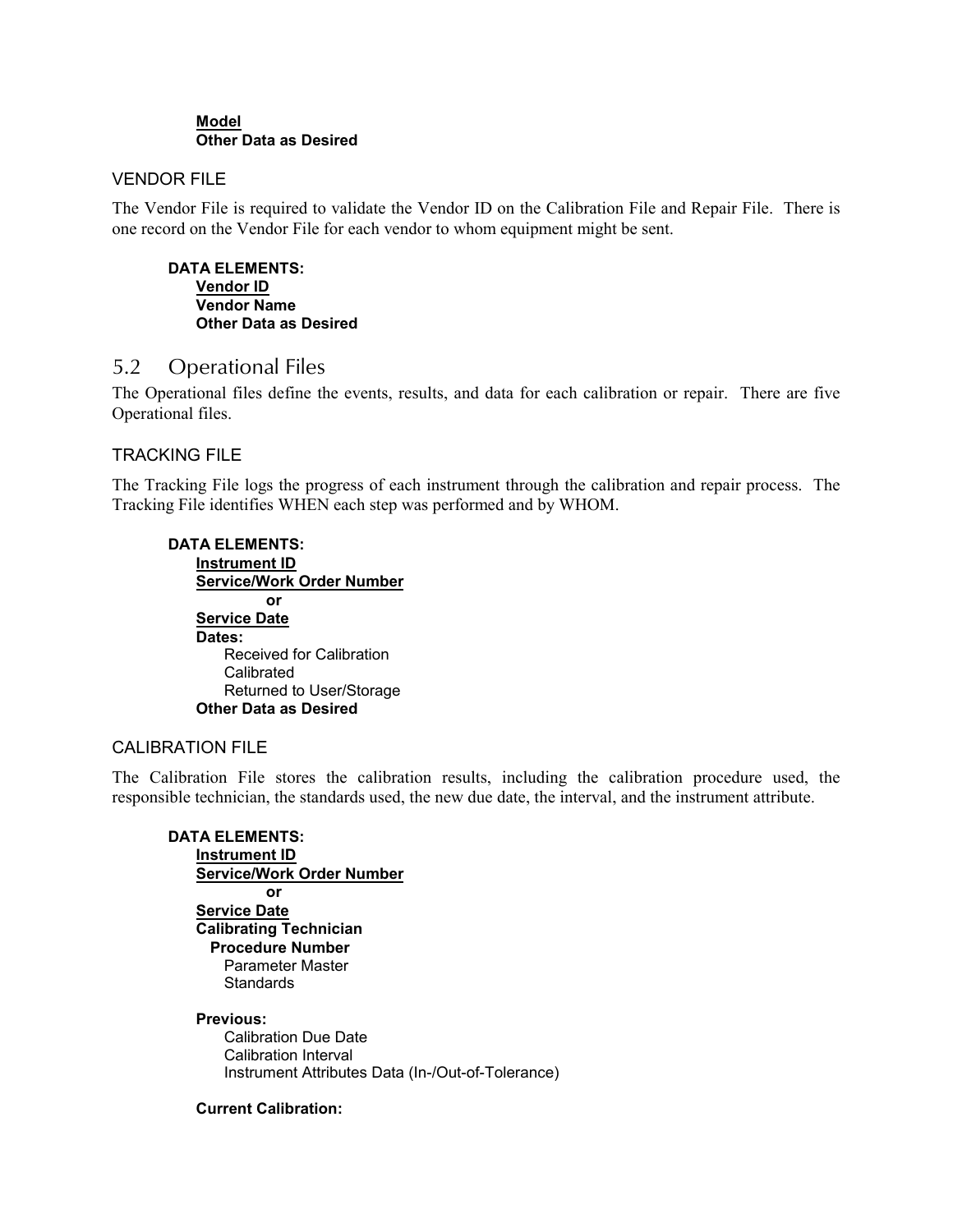Date Received for Calibration Date Calibrated Date Returned to User/Storage Instrument Attributes Data (In-/Out-of-Tolerance)

#### VARIABLES FILE

The Variables File stores the AS FOUND, ACTION TAKEN and AS LEFT readings for each parameter. It also stores the parameter attribute value or code.

**DATA ELEMENTS: Instrument ID Service/Work Order or Service Date Parameter Set Number Parameter Step Number "As Found" Reading "As Left" Reading Action Taken Parameter Attributes Data** (In-/ Out-of-Tolerance)

#### STANDARDS FILE

The Standards File stores the instrument ID of the standards used during a calibration. These standards determine the forward and reverse traceability for each calibration.

#### **DATA ELEMENTS: Instrument ID Service/Work Order or Service Date**

**Parameter Set Number Parameter Step Number Standard Instrument ID Standard Calibration Due Date** (Traceable to a Specific Calibration) **Standard Last Calibrated Date Calibration Process Uncertainty Estimate Other Data as Desired**

#### REPAIR FILE

The Repair File stores the repair actions performed and the replacement parts used during a calibration or repair.

**DATA ELEMENTS: Instrument ID Service/Work Order Number or Service Date Other Data as Desired**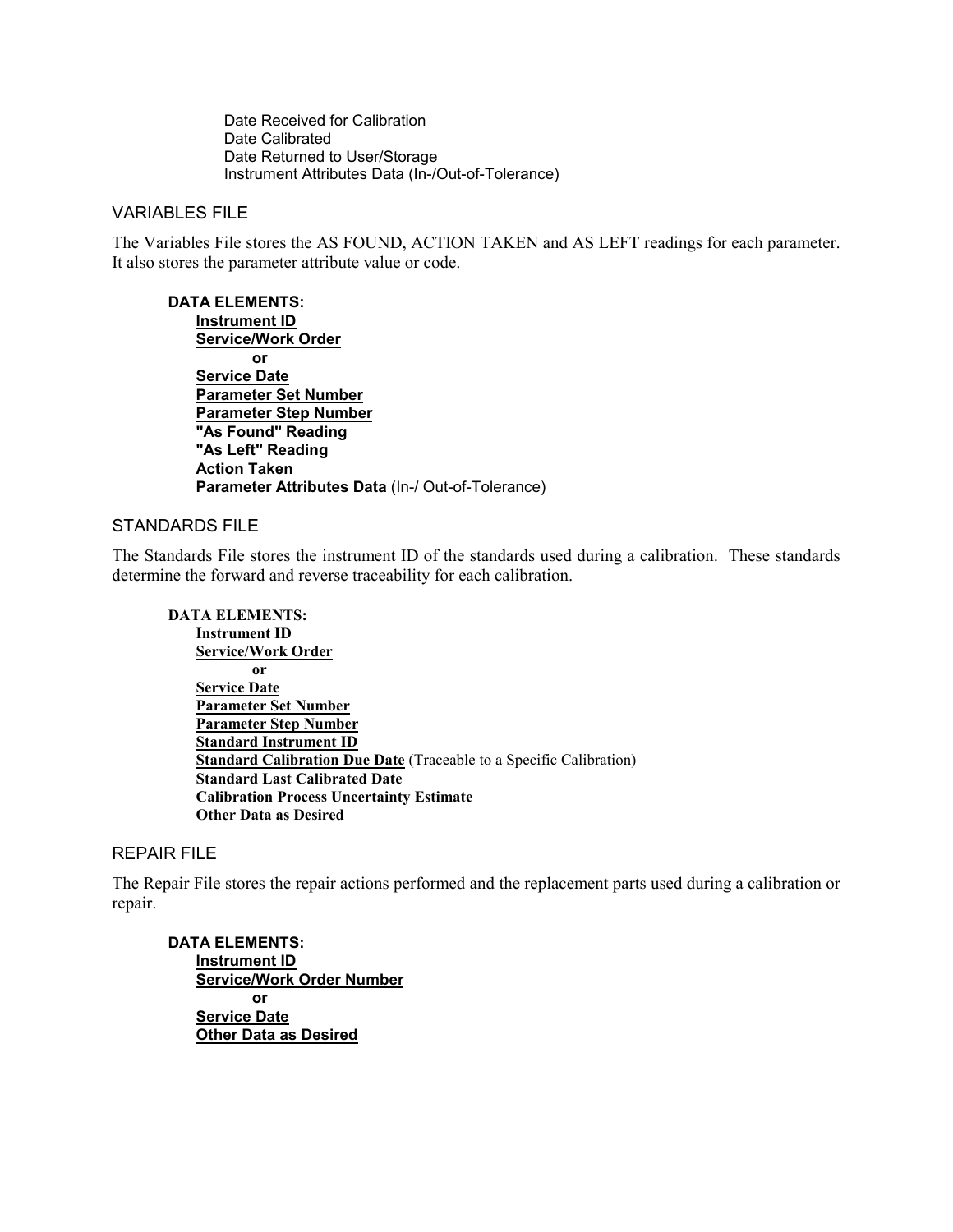### 5.3 Archival Files

The Archival files store the Operational data for completed calibrations and repairs. There are five Archival files. The Archival Files have the same structure and labeling as the Operational Files.

## 6. Calibration Data Processing

A complete description of the processing of a statistical calibration interval system is beyond the scope of this paper. Instead, two processes, "recording calibration file data" and "TME MTBF calculation" are provided to illustrate the use of some of the data elements identified above and to demonstrate how data are grouped for homogeneity. Several hundred such processes are involved in recording, reducing, conditioning, storing and analyzing calibration data in the course of determining optimal calibration intervals.



**Figure 6. Recording Calibration File Data.** Shown are the steps in recording data in the Calibration File for calibration interval management based on TME attributes data. In such cases, an item of TME is considered out-of-tolerance (OOT) if one or more of its parameters is OOT. The sequence portrayed assumes that OOT parameters are adjusted. Provision is also made for adjustment of in-tolerance parameters, if performed.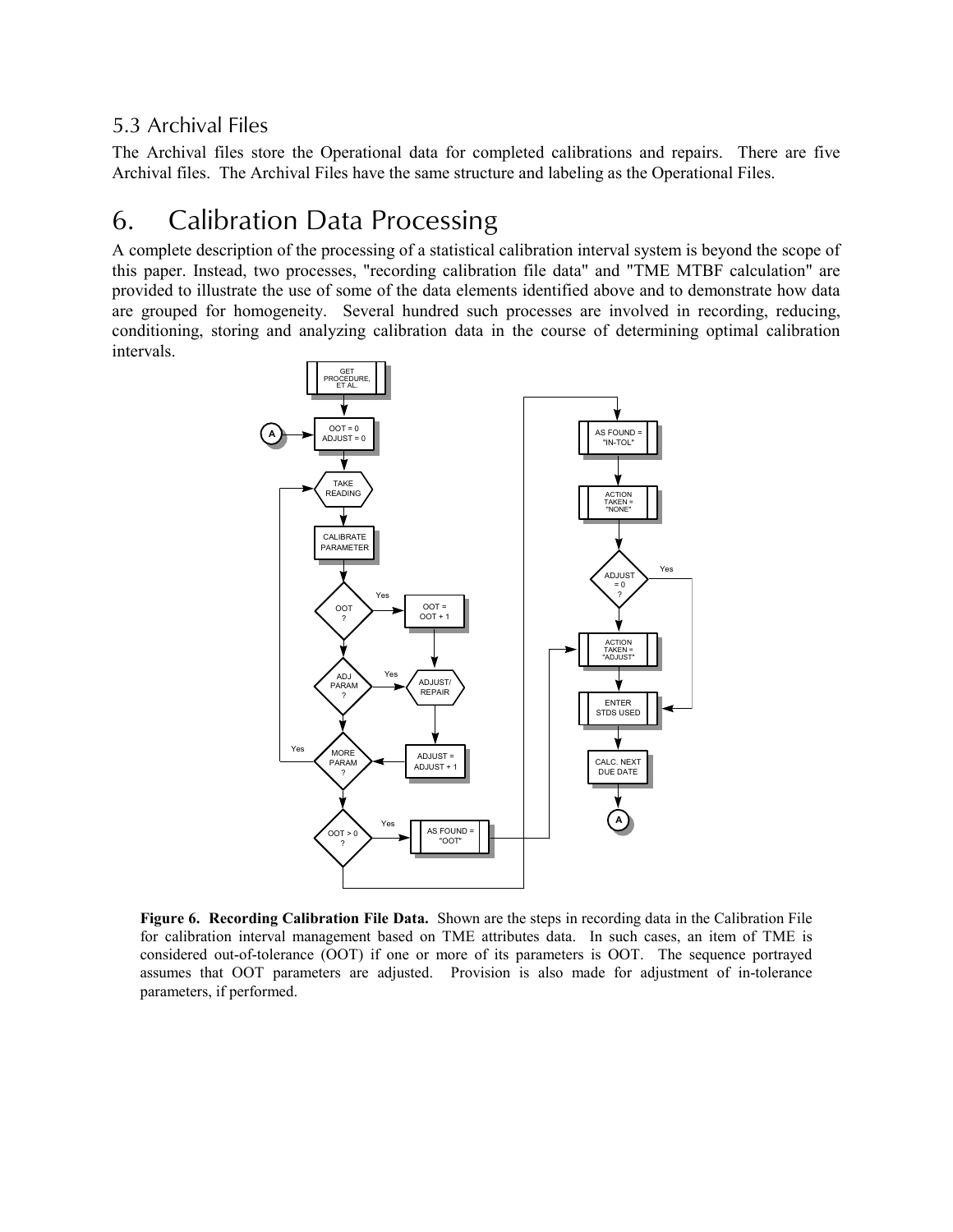

**Figure 7. TME MTBF Calculation.** Calculation of the MTBF (mean time between out-of-tolerances or "failures") for analysis done at the TME Model Number - Instrument Attributes Data level. Note that a different MTBF is calculated for each homogeneous calibration data set. For this level of analysis, homogeneous calibration sets are distinguished by manufacturer/model, parameter set, calibration procedure and tolerances used.

## 7. References

- [1] NCSL Recommended Practice RP-1, Establishment and Adjustment of Calibration Intervals, 15 November 1989.
- [2] Jackson, D., Ferling, J. and Castrup, H., "Concept Analysis for Serial Number Based Calibration Intervals," Proceedings of the 1986 Measurement Science Conference, Irvine, January 1986.
- [3] Jackson, D. and Castrup, H., "Reliability Analysis Methods for Calibration Intervals: Analysis of Type III Censored Data," Proceedings of the NCSL 1987 Workshop & Symposium, Denver, July 1987.